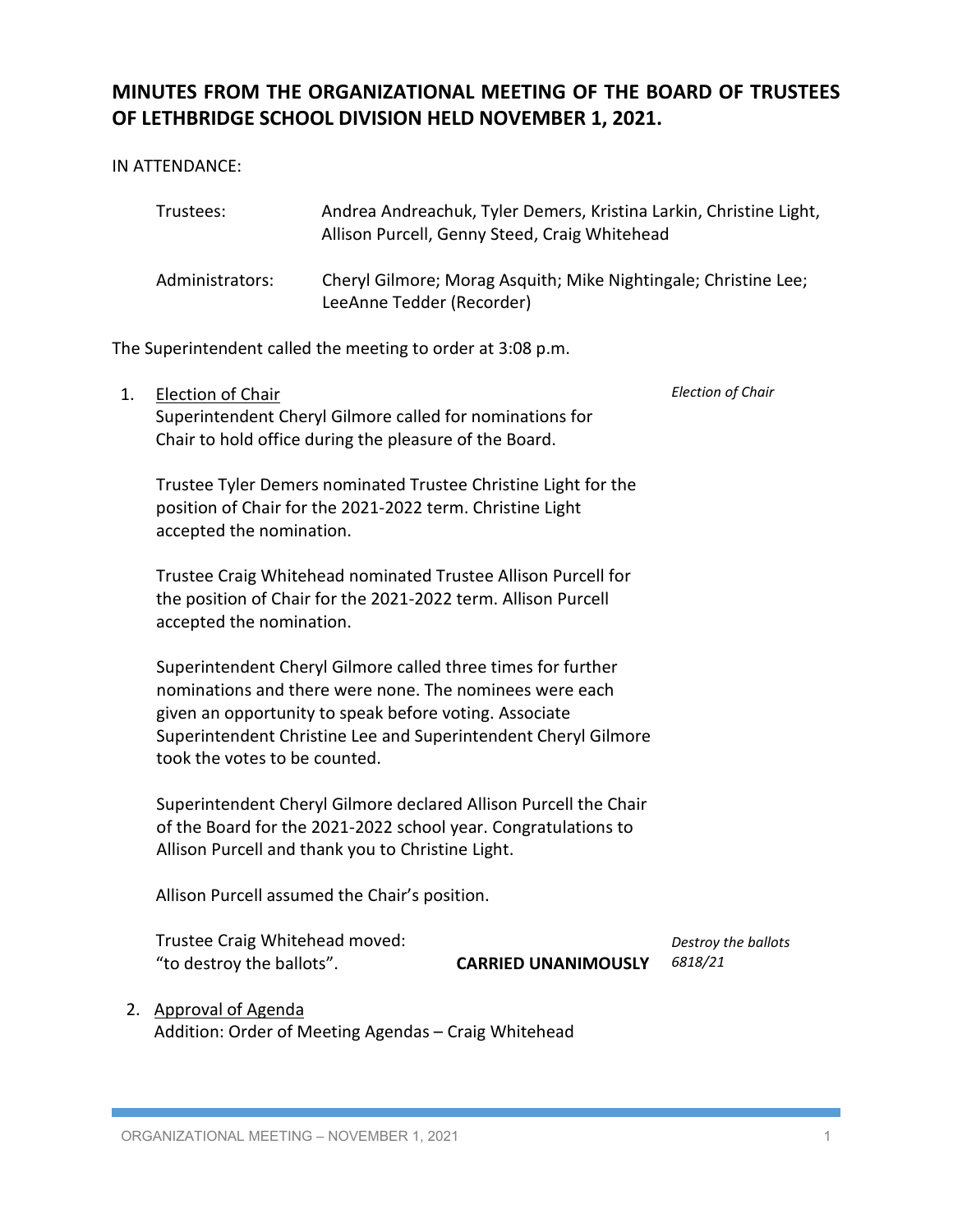Trustee Christine Light moved: "that the agenda be approved, as amended."

*Approval of Agenda 6819/21*

# **CARRIED UNANIMOUSLY**

| 3. | Election of Vice-Chair<br>The Chair called for nominations for the position of Vice-Chair to<br>hold office during the pleasure of the Board.                                                                                                                                                                                                                                                                                                                                                                                                | Election of Vice-Chair                                            |
|----|----------------------------------------------------------------------------------------------------------------------------------------------------------------------------------------------------------------------------------------------------------------------------------------------------------------------------------------------------------------------------------------------------------------------------------------------------------------------------------------------------------------------------------------------|-------------------------------------------------------------------|
|    | Trustee Andrea Andreachuk nominated Christine Light for the<br>position of Vice-Chair for the 2021-2022 term. Christine accepted<br>the nomination.                                                                                                                                                                                                                                                                                                                                                                                          |                                                                   |
|    | Trustee Genny Steed nominated Craig Whitehead for the position<br>of Vice-Chair for the 2021-2022 term. Craig accepted the<br>nomination.                                                                                                                                                                                                                                                                                                                                                                                                    |                                                                   |
|    | Chair Allison Purcell called three times for further nominations<br>and there were none. Associate Superintendent Christine Lee and<br>Superintendent Cheryl Gilmore took the votes to be counted.                                                                                                                                                                                                                                                                                                                                           |                                                                   |
|    | Chair Allison Purcell declared Trustee Christine Light as Vice-Chair<br>for the 2021-2022 school year. Congratulations to Christine Light<br>and thank you to Craig Whitehead.                                                                                                                                                                                                                                                                                                                                                               |                                                                   |
|    | Trustee Craig Whitehead moved:<br>"to destroy the ballets."<br><b>CARRIED UNANIMOUSLY</b>                                                                                                                                                                                                                                                                                                                                                                                                                                                    | Destroy the ballets<br>6820/21                                    |
|    | 4. Approval of Bank Borrowing Resolution<br>Trustee Christine Light moved:<br>"that the Board approve the 2021-2022 bank borrowing<br>resolution in the amount of \$500,000 to finance the operation of<br>the school division as required, pending receipt of government<br>funding, and that a copy of this resolution be appended to the<br>minutes of this meeting."<br><b>CARRIED UNANIMOUSLY</b>                                                                                                                                       | <b>Approval of Bank</b><br><b>Borrowing Resolution</b><br>6821/21 |
| 5. | <b>Approval of Signing Authority</b><br>Trustee Andrea Andreachuk moved:<br>"that the bank signing authority be the Board Chair or the Vice-<br>Chair and the Secretary-Treasurer or, in their absence, the<br>Director of Finance, with the exception that for the purpose of<br>signing cheques, the signing authority shall be the<br>Superintendent of Schools and/or the Secretary-Treasurer and/or<br>Director of Finance and further, that the Board authorize the<br>bank to establish an overdraft lending agreement which has been |                                                                   |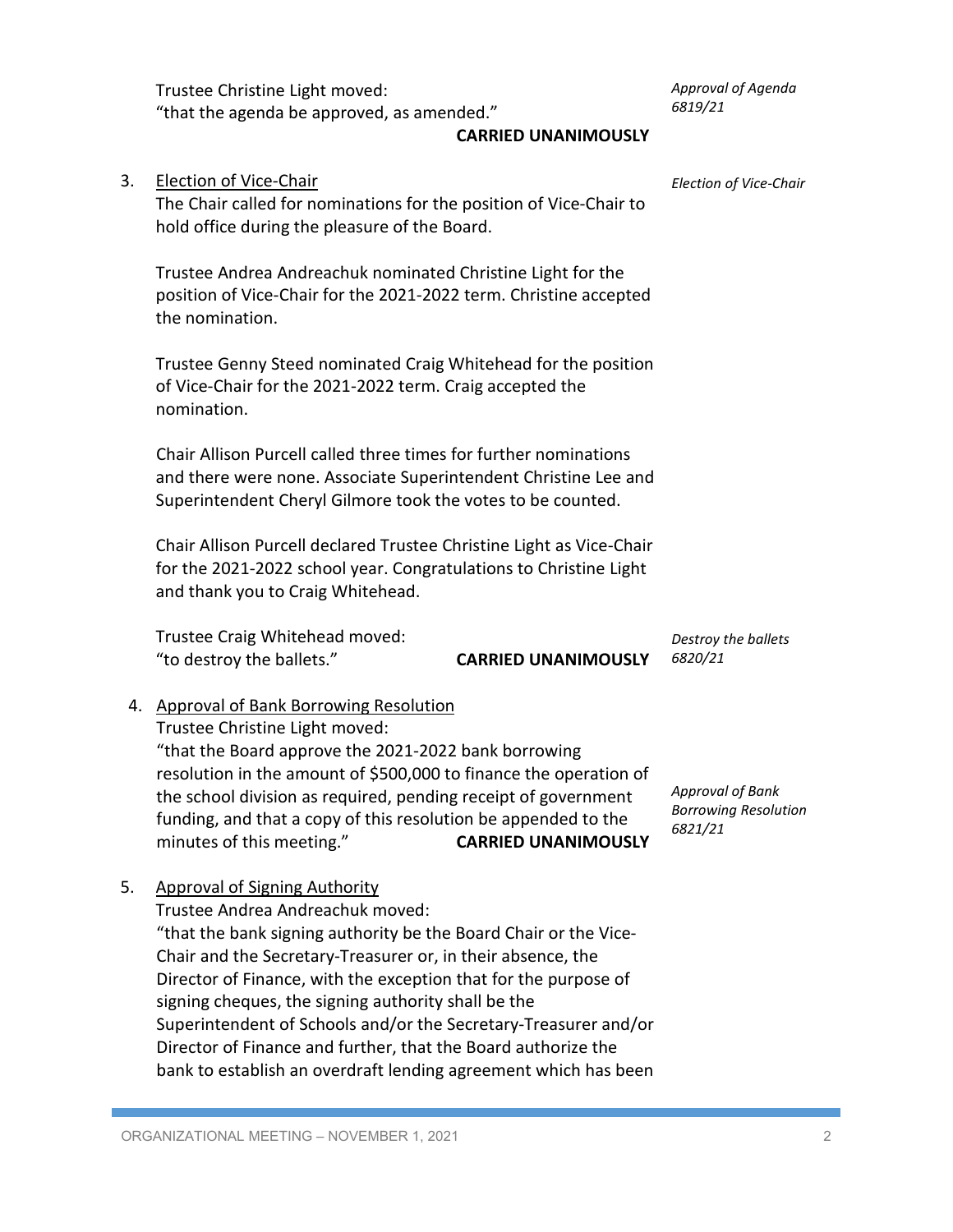duly executed by the proper officers of the Board when loans are required." **CARRIED UNANIMOUSLY**

- 6. Committee Reports and Terms of Reference All Committee reports and Terms of Reference were reviewed at the September 2021 meeting and distributed to Trustees in October 2021.
- 7. Appointments to Committees \*denotes Chair

#### **7.1 Standing Committees**

- 7.1.1 Board Audit Committee \*Craig Whitehead, Tyler Demers
- 7.1.2 Board Budget Committee \*Kristina Larkin, Genny Steed
- 7.1.3 Community Engagement Committee \*Genny Steed, Christine Light
- 7.1.5 Division Wellness Committee \*Andrea Andreachuk, Genny Steed (alternate)
- 7.1.6 Facilities Committee \*Tyler Demers, Christine Light
- 7.1.7 Indigenous Advisory Committee \*Christine Light, Andrea Andreachuk (alternate)
- 7.1.8 Policy Advisory Committee \*Craig Whitehead, Kristina Larkin (alternate)
- 7.1.9 Poverty Intervention Committee \*Kristina Larkin
- 1.1.10 Spirit of 51 Committee \*Tyler Demers, Andrea Andreachuk
- 1.1.11 Superintendent Evaluation Committee \*Allison Purcell, Christine Light, Genny Steed

## **7.2 Special (ad hoc) Committees**

- 7.2.1 ATA Negotiating Committee \*Craig Whitehead, Allison Purcell
- 7.2.2 CUPE (Local 290) Negotiating Committee \*Kristina Larkin, Andrea Andreachuk
- 7.2.3 CUPE (Local 2843) Negotiating Committee \*Christine Light, Tyler Demers
- 7.2.4 Non-Union Staff Committee \*Christine Light, Kristina Larkin

## **7.3 Joint Committees**

7.3.1 ATA Working Conditions Committee \*Genny Steed, Tyler Demers

*Approval of Signing Authority 6822/21*

*Committee Reports and Terms of Reference*

*Appointments to Committees 6823/21*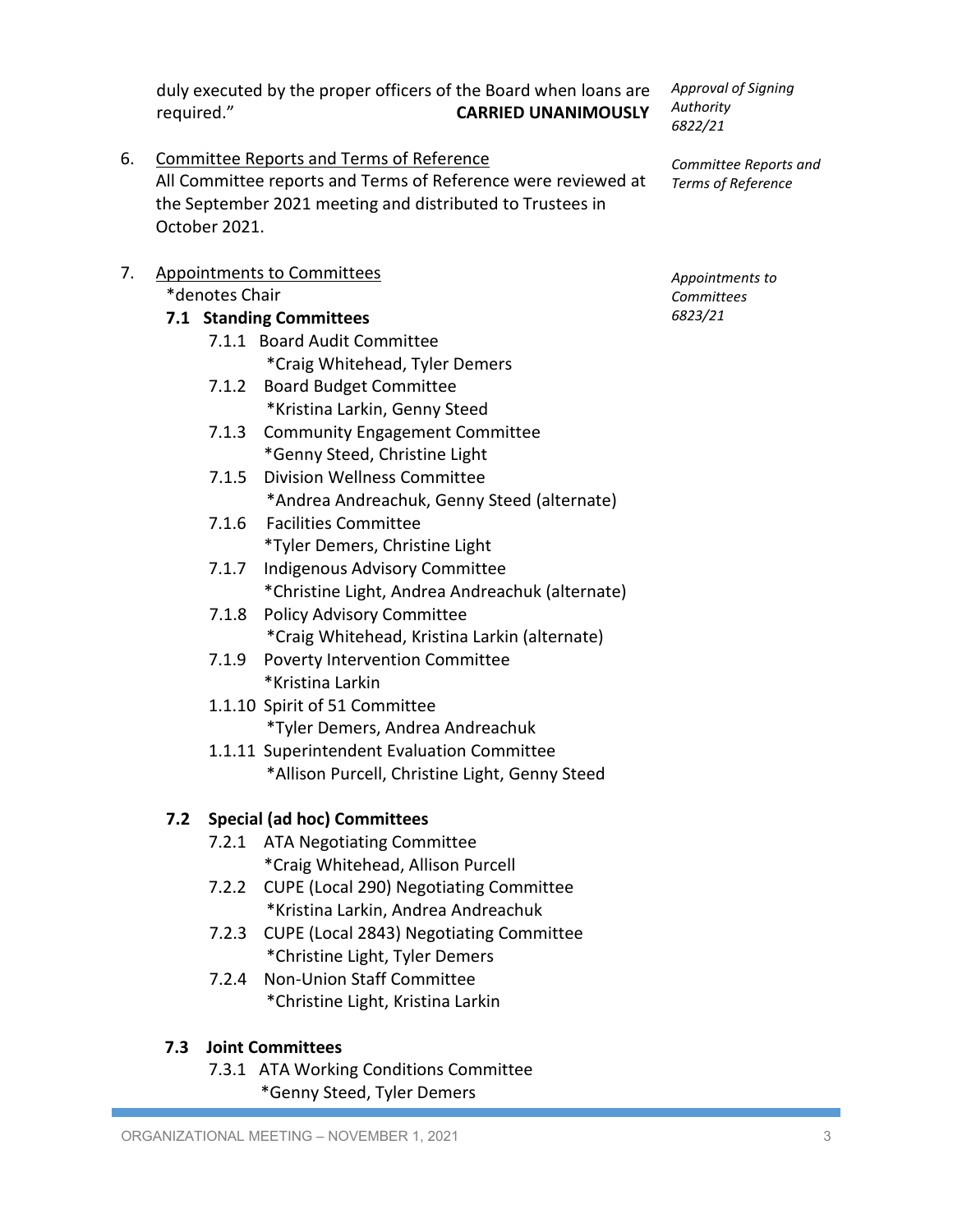|    | 7.3.2 City/School Boards Committee<br>*Christine Light, Allison Purcell                                                                                                                                                                                                                                                                                                    |                                     |
|----|----------------------------------------------------------------------------------------------------------------------------------------------------------------------------------------------------------------------------------------------------------------------------------------------------------------------------------------------------------------------------|-------------------------------------|
|    | 7.4 Appointment of Board Representatives:<br>7.4.1 ASBA Zone 6 Executive<br>Allison Purcell, Craig Whitehead (alternate)<br>7.4.2 Division School Council                                                                                                                                                                                                                  |                                     |
|    | Christine Light, Genny Steed (alternate)<br>7.4.3 Division Student Leadership<br>Kristina Larkin                                                                                                                                                                                                                                                                           |                                     |
|    | 7.4.4 TEBA<br><b>Tyler Demers</b><br>7.4.5 Team Lethbridge                                                                                                                                                                                                                                                                                                                 |                                     |
|    | Christine Light, Craig Whitehead                                                                                                                                                                                                                                                                                                                                           |                                     |
|    | Craig Whitehead moved:<br>"to add Committee of the Whole to the agenda."<br><b>CARRIED UNANIMOUSLY</b>                                                                                                                                                                                                                                                                     | Committee of the Whole<br>6824/21   |
| 8. | Order of Meeting agendas<br>Craig asked to have the In-Camera meeting following the<br>regular meeting.                                                                                                                                                                                                                                                                    | Order of Meeting agendas            |
|    | Trustee Craig Whitehead moved:<br>"to start the Open meeting at 2 pm and immediately make a<br>motion to move to standing In Camera from 2 to 3:30 pm and<br>notify the public."<br><b>CARRIED</b><br>IN FAVOUR: Craig Whitehead, Genny Steed, Andrea<br>Andreachuk, Allison Purcell<br><b>OPPOSED:</b> Kristina Larkin, Tyler Demers<br><b>ABSTAINED: Christine Light</b> | Order of Meeting agendas<br>6825/21 |
| 9. | Committee of the Whole<br>Trustee Craig Whitehead moved:<br>"to have monthly Committee of the Whole meetings during the<br>2021-2022 school year."                                                                                                                                                                                                                         |                                     |
|    | Trustee Craig Whitehead amended:<br>"to have four or five Committee of the Whole meetings during<br>the 2021-2022 school year, when we feel it is important and<br>when we have the time."                                                                                                                                                                                 |                                     |
|    | Trustee Andrea Andreachuk friendly amendment:<br>"to commit to no less than four Committee of the Whole                                                                                                                                                                                                                                                                    |                                     |

meetings during the 2021-2022 school year."